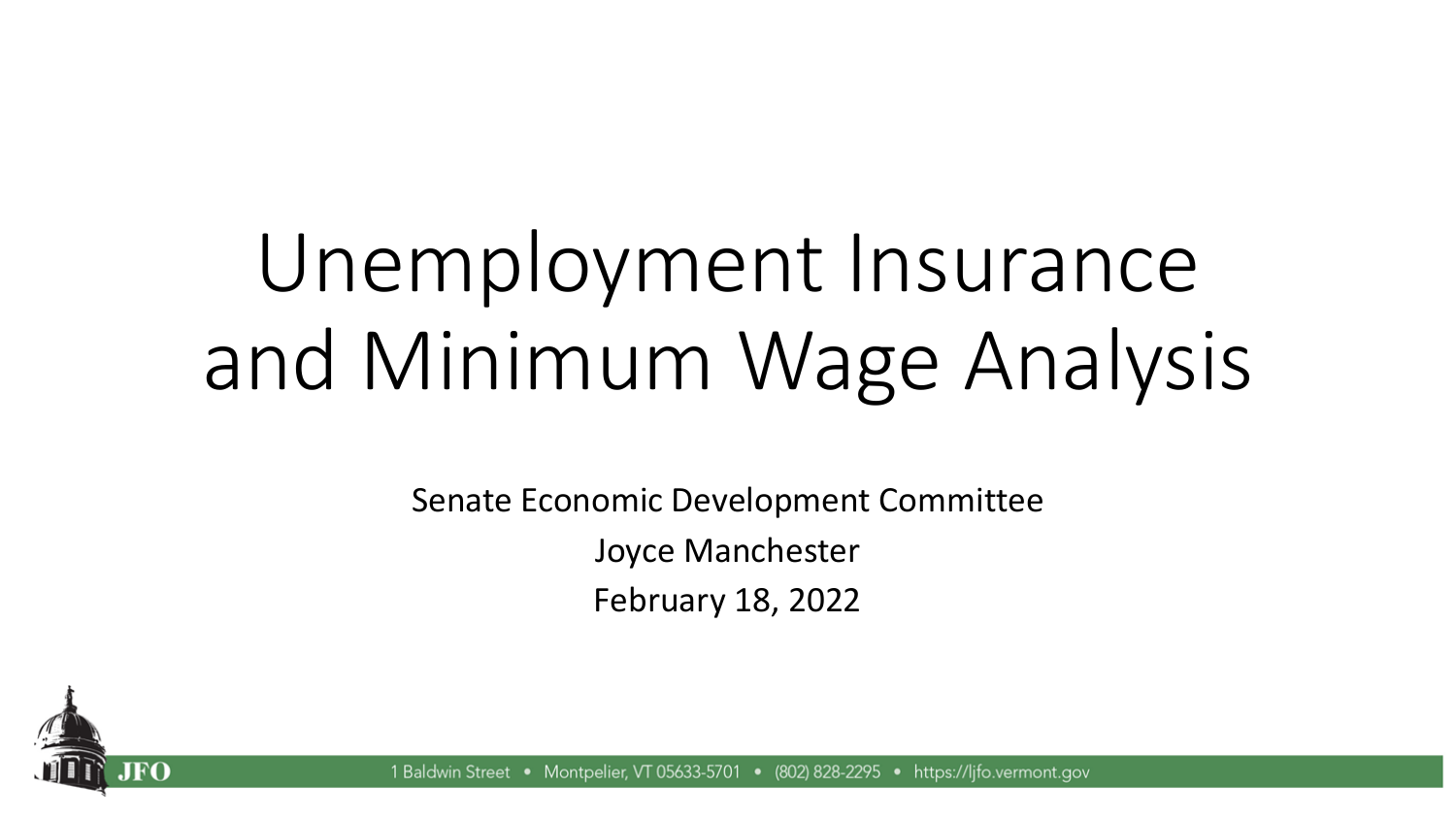### Outline of talk

#### Part 1: S.221 – estimated cost of additional UI benefit of \$25/week for four years

Part 2: New path for the minimum wage to reach \$15 in 2024

Part 3: Review prior analysis of raising the minimum wage

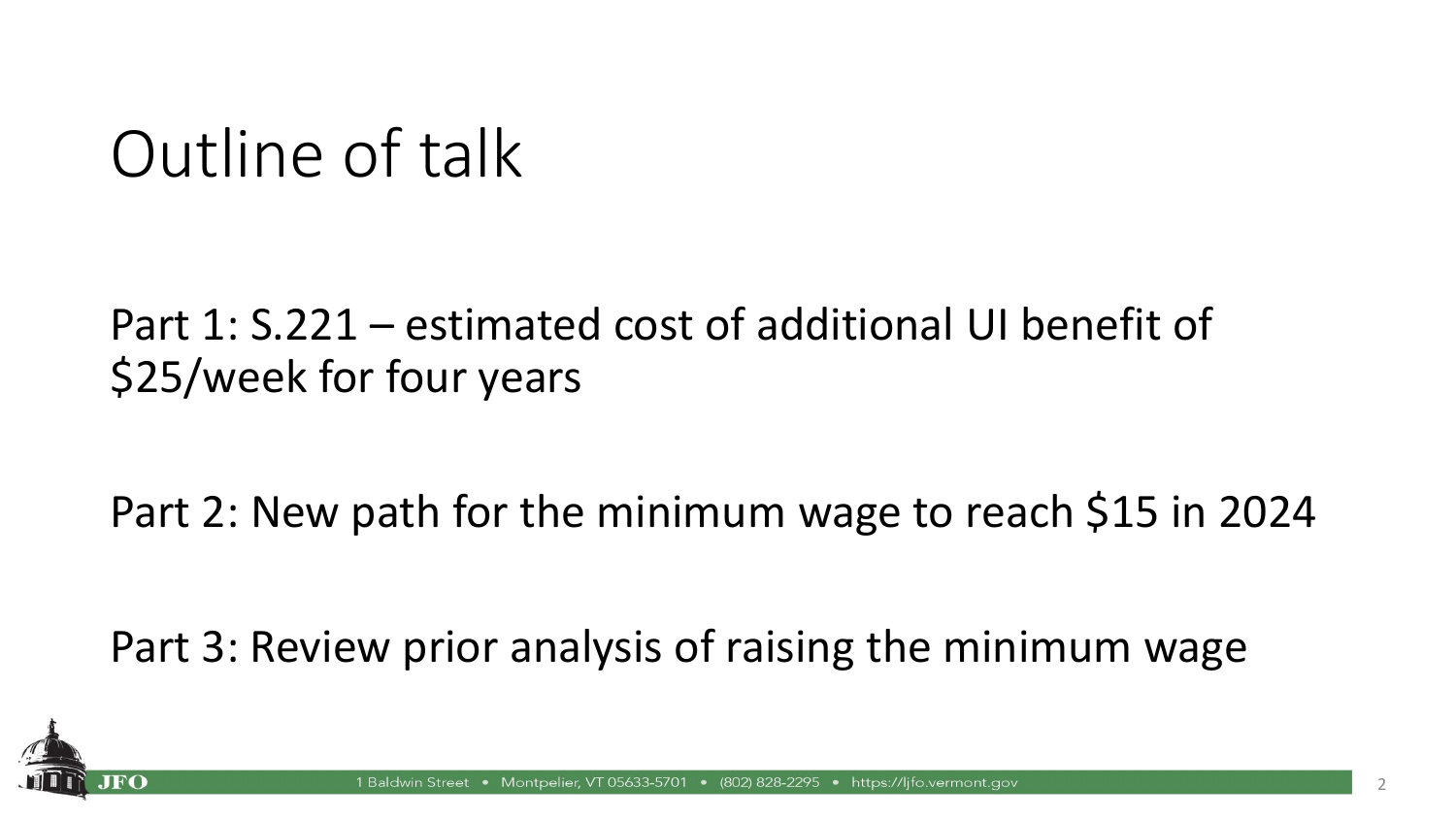### Part 1: S.221 – cost of additional benefit of \$25/week for UI recipients

Brief description



Montpelier, VT 05633-5701 • (802) 828-2295 • https://lifo.vermont.gov 1 Baldwin Street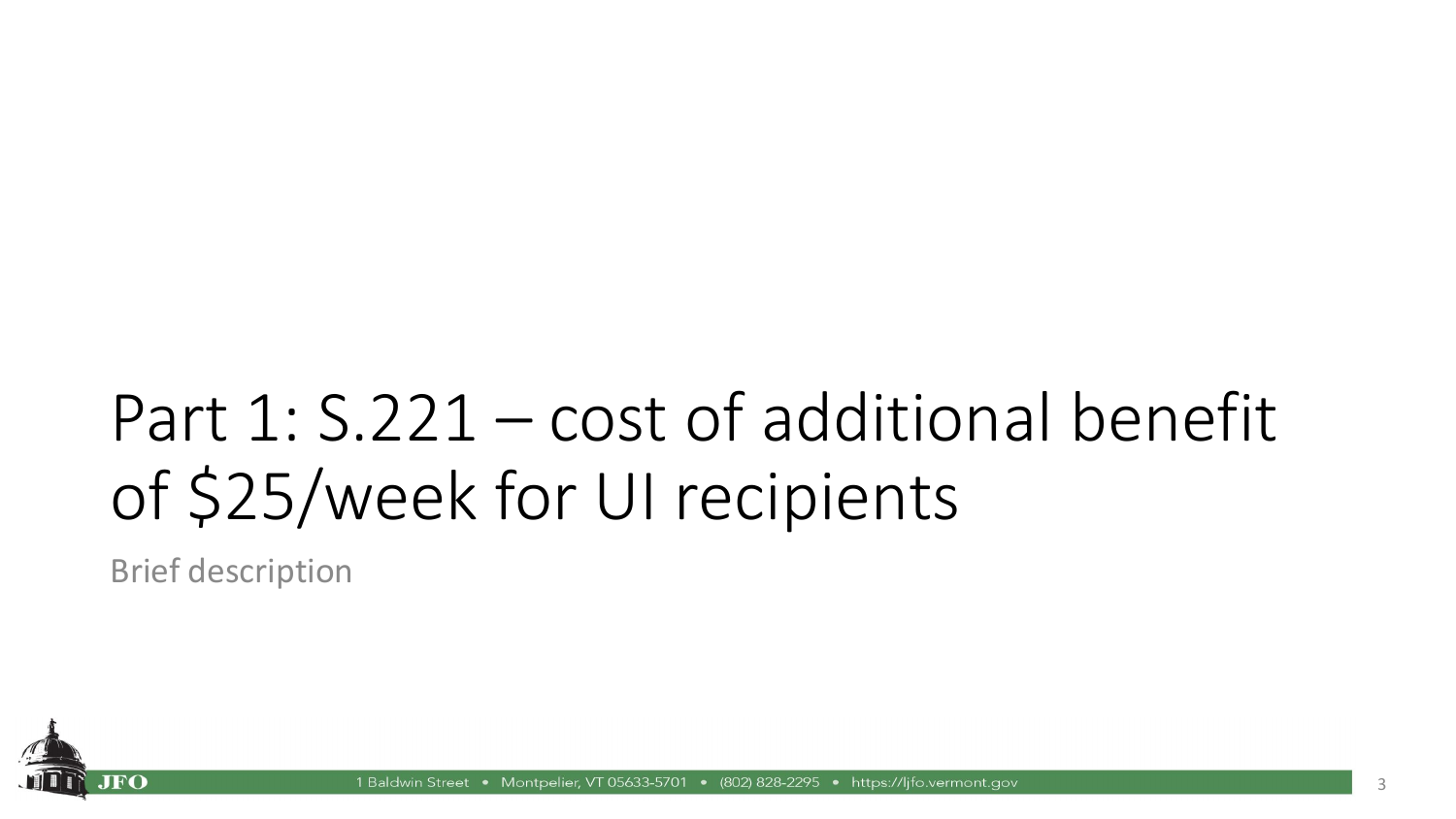Previous JFO estimate was \$7.8 million for two years

- Previous estimate was based on an average number of benefit payments per week of 3,000
	- 52  $*$  2  $*$  \$25  $*$  3000 = \$7.8 million
- Now looking at more recent data

| JFO Estimates of Cost of \$25 Supplemental UI Benefit |            |           |             |  |  |  |
|-------------------------------------------------------|------------|-----------|-------------|--|--|--|
|                                                       | # ben's pd | cost      | cost        |  |  |  |
|                                                       |            | per week  | per year    |  |  |  |
|                                                       |            |           |             |  |  |  |
| Oct-Feb levels                                        | 2,360      | \$66,513  | \$3,458,660 |  |  |  |
| Jan - mid Feb '22                                     | 3,320      | \$83,000  | \$4,316,000 |  |  |  |
| Jan - mid Feb '20                                     | 5,000      | \$125,000 | \$6,500,000 |  |  |  |
|                                                       |            |           |             |  |  |  |

*Source: JFO analysis using Vermont DOL data.*

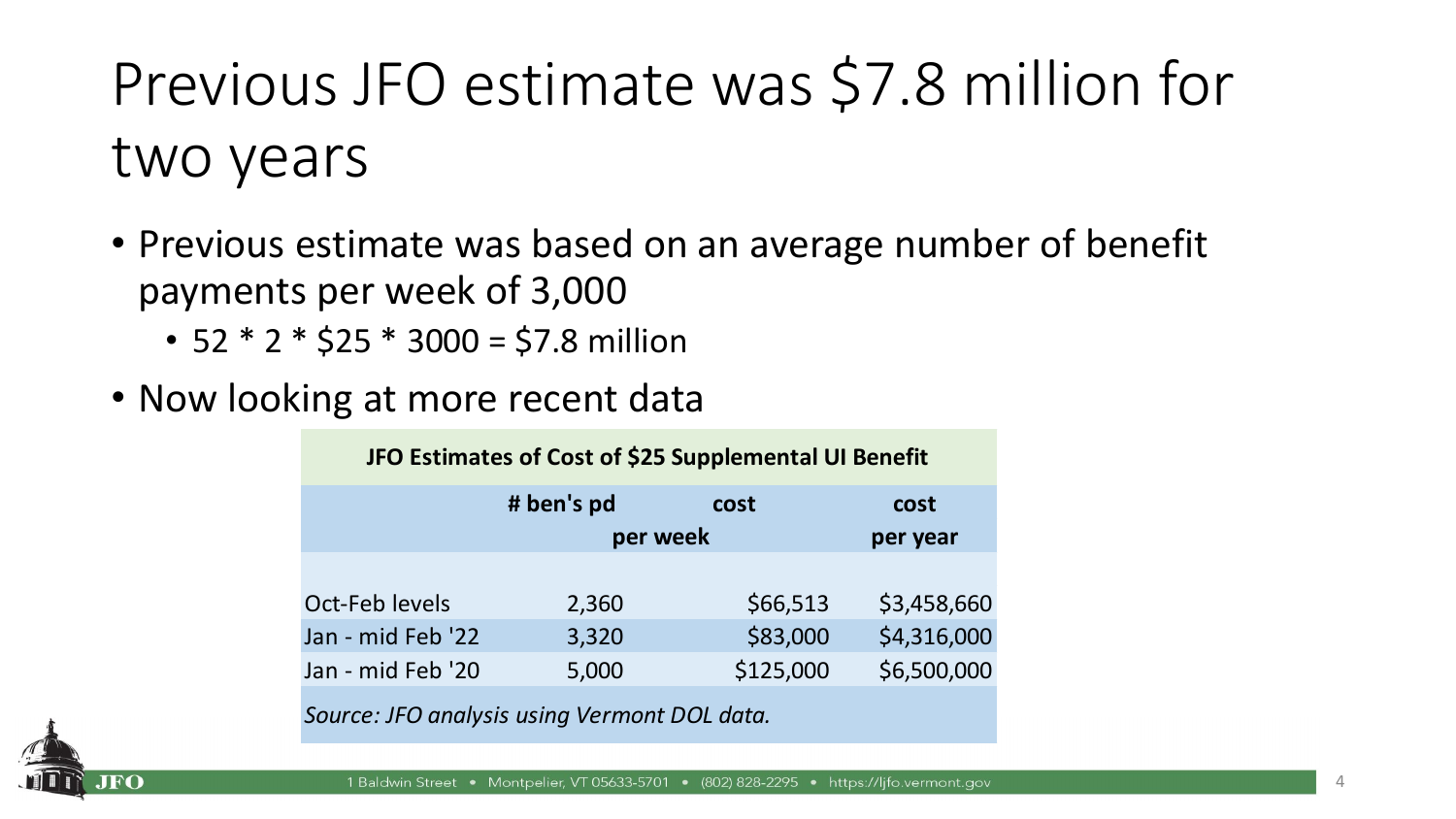### Looking ahead, looking back

| History and Consensus Forecast for Vermont, January 2022, by Calendar Year |      |         |      |      |      |      |      |
|----------------------------------------------------------------------------|------|---------|------|------|------|------|------|
|                                                                            | 2019 | 2020    | 2021 | 2022 | 2023 | 2024 | 2025 |
| Unempl rate                                                                | 2.3% | 5.6%    | 2.9% | 2.2% | 2.3% | 2.6% | 2.7% |
| CPI growth                                                                 | 1.8% | 1.2%    | 4.6% | 4.2% | 3.1% | 2.9% | 2.7% |
| Real GDP growth                                                            | 1.0% | $-4.2%$ | 4.4% | 4.2% | 3.0% | 2.8% | 2.6% |
| Source: Consensus Forecast, January 2022                                   |      |         |      |      |      |      |      |

| Labor Force Statistics in Vermont, by Calendar Year |         |         |         |         |         |  |  |
|-----------------------------------------------------|---------|---------|---------|---------|---------|--|--|
|                                                     | 2017    | 2018    | 2019    | 2020    | 2021    |  |  |
| Labor Force, avg.                                   | 347,080 | 346,733 | 344,456 | 317,923 | 318,324 |  |  |
| Unemployed, avg.                                    | 10,462  | 9,109   | 7,933   | 18,519  | 9,187   |  |  |
| Total UI Ben's paid, mil.                           | \$67.7  | \$65.2  | \$65.0  | \$389.0 | \$113.8 |  |  |
| Source: U.S. Bureau of Labor Statistics             |         |         |         |         |         |  |  |

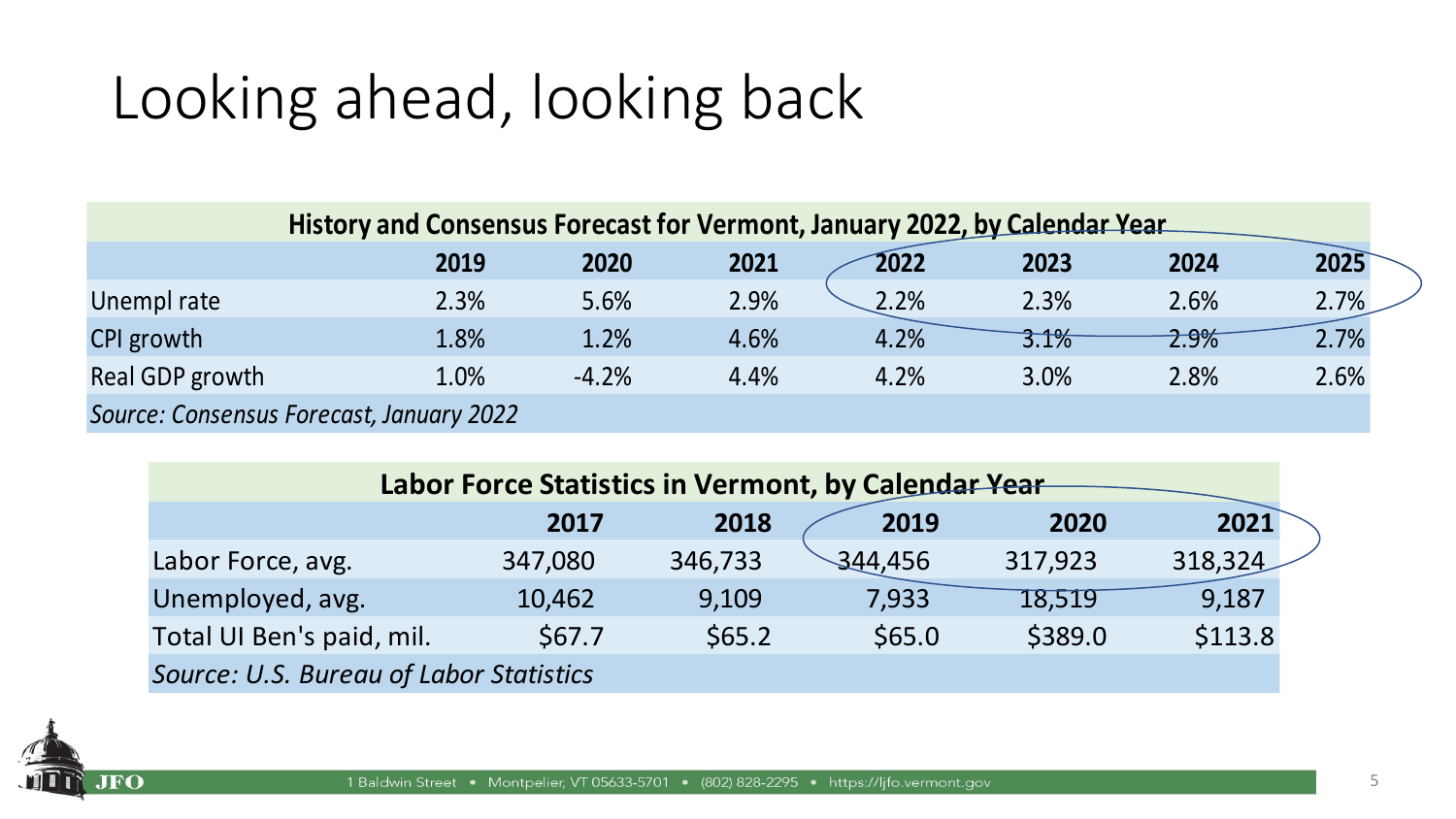#### Not much clarity going forward



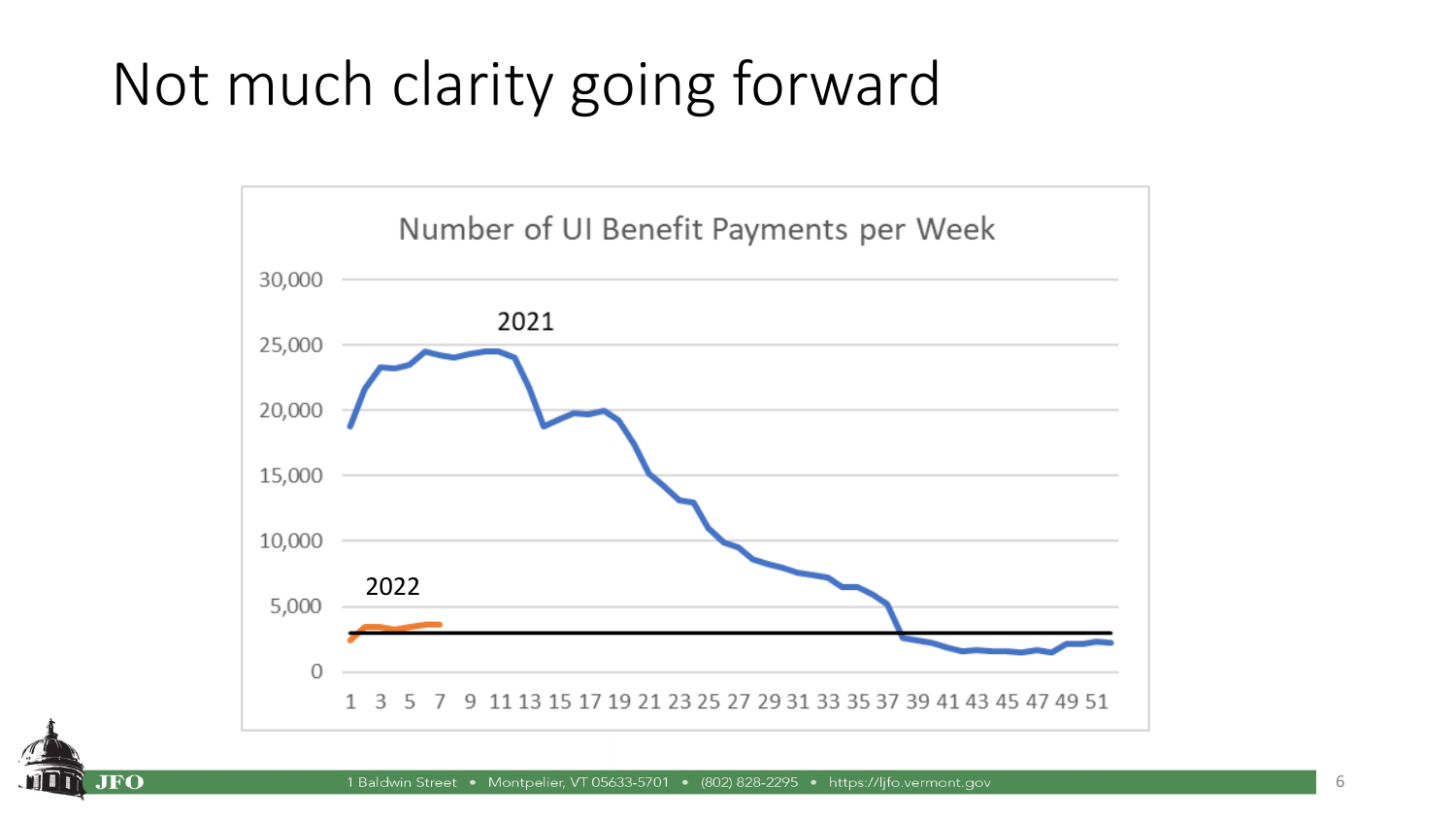It seems prudent to stick with 3,000 UI payments per week

- Annual cost
	- $52 * $25 * 3000 = $3.9$  million
- Four-year cost
	- $\cdot$  52  $*$  4  $*$  \$25  $*$  3000 = \$15.6 million

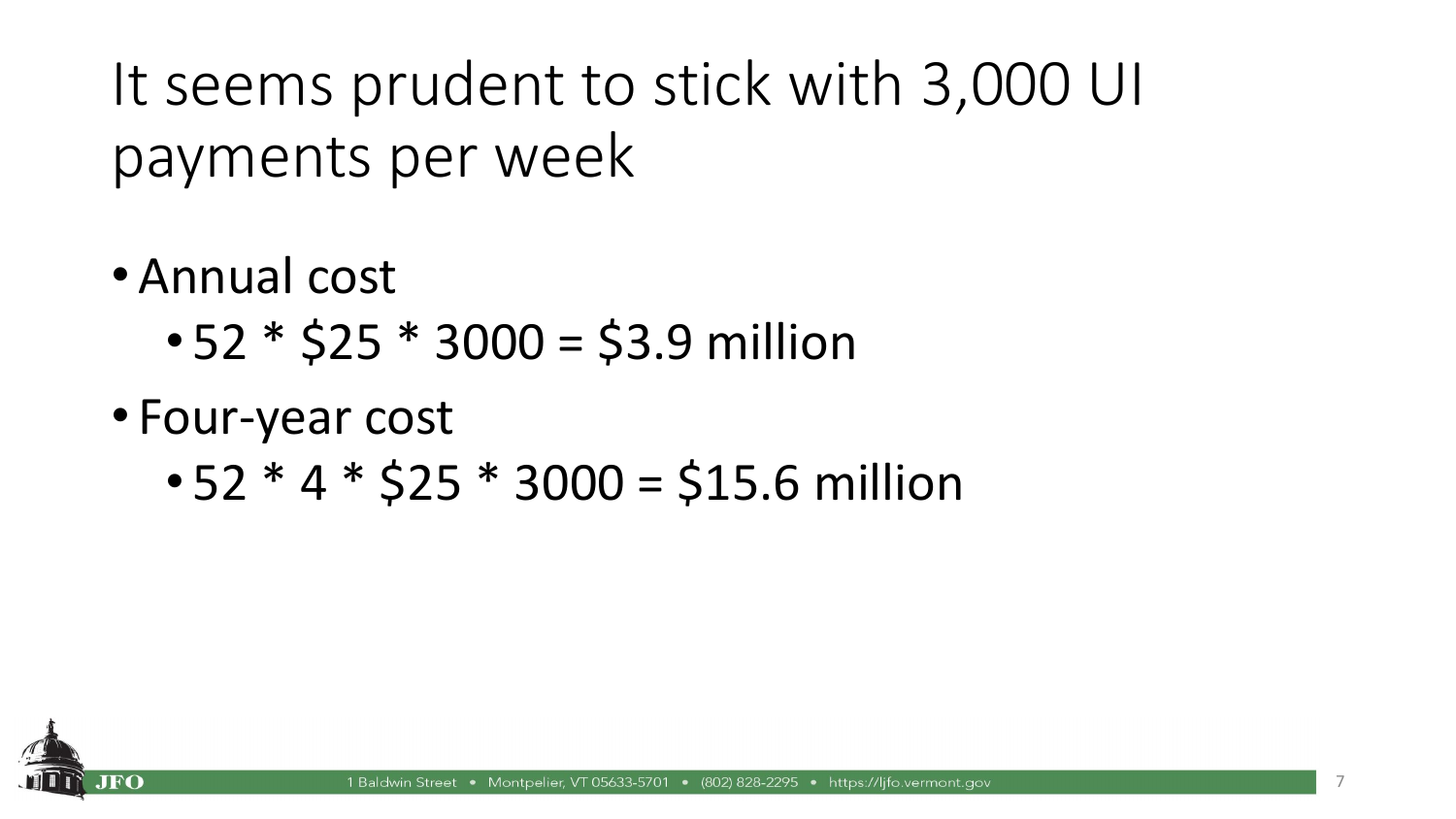### Part 2: New path for the minimum wage to reach \$15 in 2024

Brief description



Montpelier, VT 05633-5701 • (802) 828-2295 • https://lifo.vermont.gov 1 Baldwin Street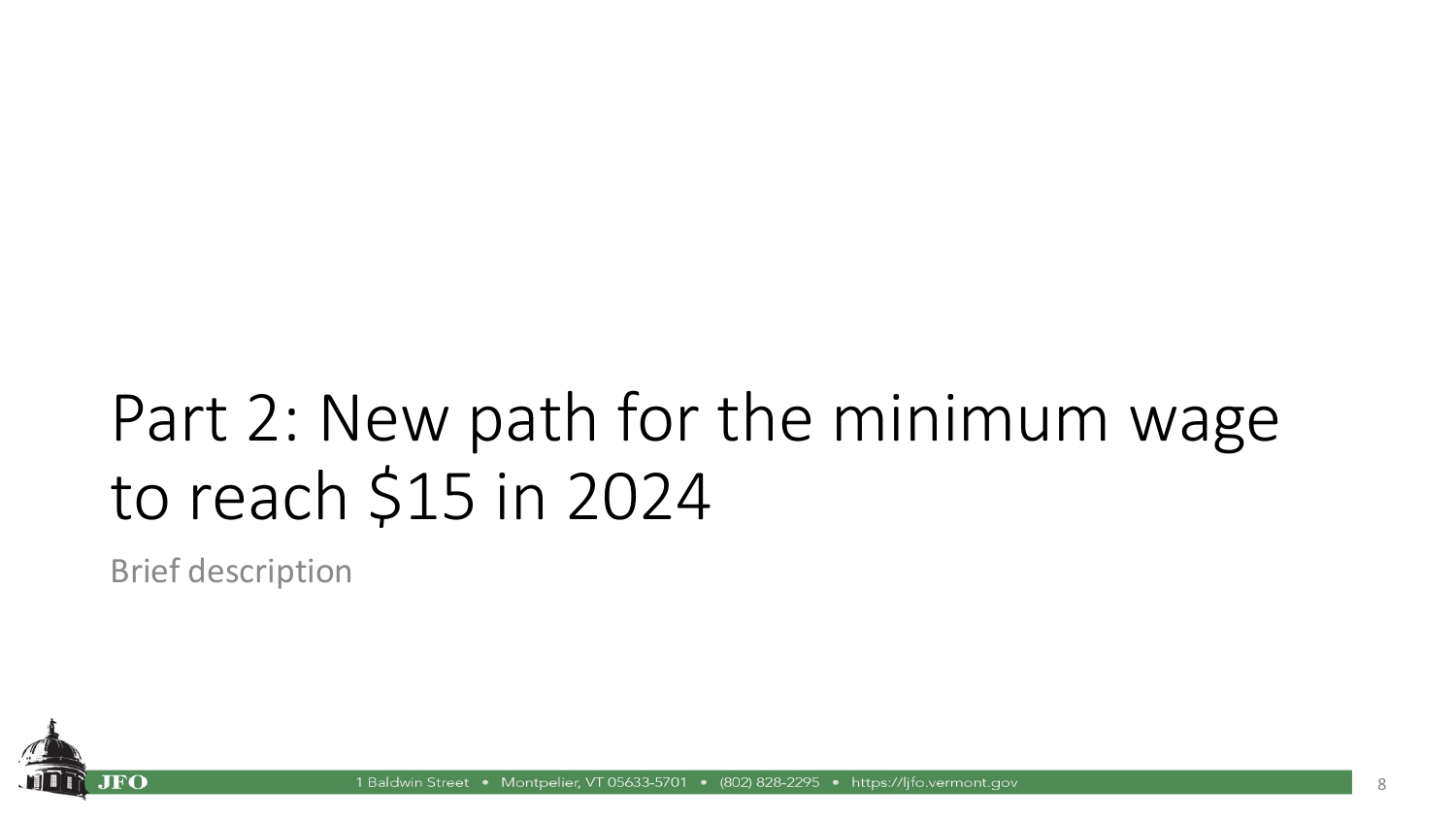|                                                                                |      | <b>Path A: Current Law</b>                          |                          | <b>Proposed Path</b>             |                |                 |           |
|--------------------------------------------------------------------------------|------|-----------------------------------------------------|--------------------------|----------------------------------|----------------|-----------------|-----------|
| <b>Historical</b><br>and<br><b>Consensus</b><br><b>CPI</b><br><b>Inflation</b> |      | <b>Indexed to</b><br><b>CPI Inflation</b><br>or Set | <b>Nominal</b><br>Change | <b>Adjusted for</b><br>inflation |                | \$15 in 2024    |           |
|                                                                                | Year | <b>Current Law</b>                                  | <b>Increase</b>          | 2022 \$\$                        | <b>Nominal</b> | <b>Increase</b> | 2022 \$\$ |
| 1.3%                                                                           | 2016 | \$9.60                                              | 1.3%                     |                                  | \$9.60         | 1.3%            |           |
| 2.1%                                                                           | 2017 | \$10.00                                             | 4.2%                     |                                  | \$10.00        | 4.2%            |           |
| 2.4%                                                                           | 2018 | \$10.50                                             | 5.0%                     |                                  | \$10.50        | 5.0%            |           |
| 1.8%                                                                           | 2019 | \$10.78                                             | 2.7%                     |                                  | \$10.78        | 2.7%            |           |
| 1.2%                                                                           | 2020 | \$10.96                                             | 1.7%                     |                                  | \$10.96        | 1.7%            |           |
| 4.7%                                                                           | 2021 | \$11.75                                             | 7.2%                     |                                  | \$11.75        | 7.2%            |           |
| 4.2%                                                                           | 2022 | \$12.55                                             | 6.8%                     | \$12.55                          | \$12.55        | 6.8%            | \$12.55   |
| 3.1%                                                                           | 2023 | \$13.08                                             | 4.2%                     | \$12.55                          | \$13.75        | 9.6%            | \$13.34   |
| 2.9%                                                                           | 2024 | \$13.48                                             | 3.1%                     | \$12.55                          | \$15.00        | 9.1%            | \$14.14   |
| 2.7%                                                                           | 2025 | \$13.87                                             | 2.9%                     | \$12.55                          | \$15.44        | 2.9%            | \$14.14   |
| 2.5%                                                                           | 2026 | \$14.25                                             | 2.7%                     | \$12.55                          | \$15.85        | 2.7%            | \$14.14   |
| 2.4%                                                                           | 2027 | \$14.60                                             | 2.5%                     | \$12.55                          | \$16.25        | 2.5%            | \$14.14   |
| 2.2%                                                                           | 2028 | \$14.95                                             | 2.4%                     | \$12.55                          | \$16.64        | 2.4%            | \$14.14   |
| 2.2%                                                                           | 2029 | \$15.28                                             | 2.2%                     | \$12.55                          | \$17.00        | 2.2%            | \$14.14   |
| 2.2%                                                                           | 2030 | \$15.62                                             | 2.2%                     | \$12.55                          | \$17.38        | 2.2%            | \$14.14   |

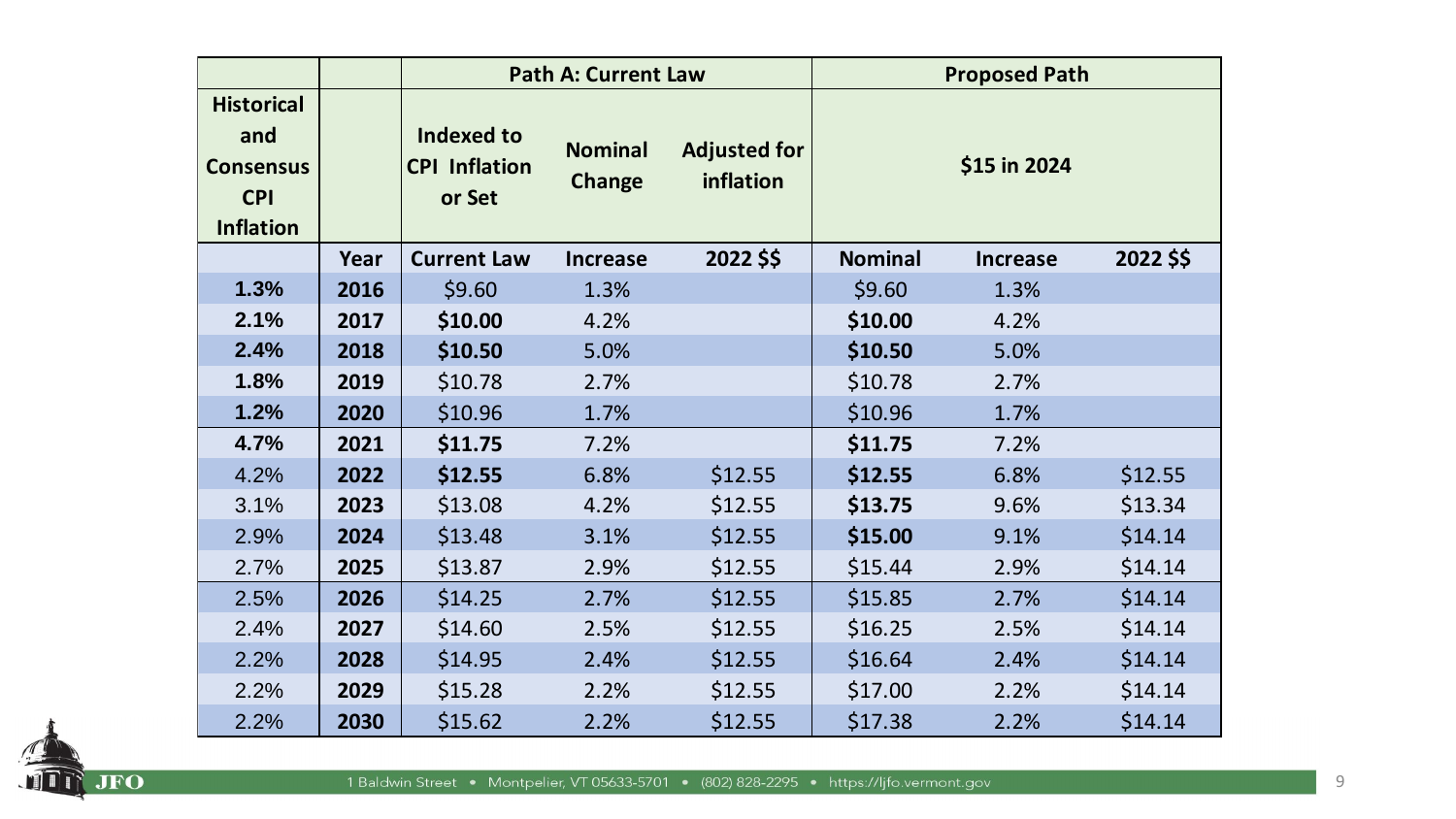**Analysis from** 2019 on S.23

2021: \$11.75 2022: \$12.55

| <b>Historical</b><br>and<br><b>Consensus</b><br><b>CPI</b><br><b>Inflation</b> |      | S.23 As Passed;<br>Analysis in 2019 | S.23<br><b>Compare in</b><br>2022 \$\$ |           |           |
|--------------------------------------------------------------------------------|------|-------------------------------------|----------------------------------------|-----------|-----------|
|                                                                                | Year | Nom.                                | <b>Increase</b>                        | 2019 \$\$ | 2022 \$\$ |
| 1.3%                                                                           | 2016 | \$9.60                              | 1.3%                                   |           |           |
| 2.1%                                                                           | 2017 | \$10.00                             | 4.2%                                   |           |           |
| 2.4%                                                                           | 2018 | \$10.50                             | 5.0%                                   |           |           |
| 2.5%                                                                           | 2019 | \$10.78                             | 2.7%                                   | \$10.78   | \$11.63   |
| 2.1%                                                                           | 2020 | \$10.96                             | 1.7%                                   | \$10.73   | \$11.58   |
| 2.3%                                                                           | 2021 | \$11.75                             | 7.2%                                   | \$11.25   | \$12.04   |
| 2.3%                                                                           | 2022 | \$12.55                             | 6.8%                                   | \$11.74   | \$12.55   |
| 2.2%                                                                           | 2023 | \$12.85                             | 2.4%                                   | \$11.74   | \$12.55   |
| 2.3%                                                                           | 2024 | \$13.16                             | 2.4%                                   | \$11.74   | \$12.55   |
| 2.2%                                                                           | 2025 | \$13.46                             | 2.3%                                   | \$11.74   | \$12.55   |
| 2.2%                                                                           | 2026 | \$13.80                             | 2.5%                                   | \$11.74   | \$12.55   |
| 2.2%                                                                           | 2027 | \$14.13                             | 2.4%                                   | \$11.74   | \$12.55   |
| 2.3%                                                                           | 2028 | \$14.44                             | 2.2%                                   | \$11.74   | \$12.55   |
| 2.3%                                                                           | 2029 | \$14.76                             | 2.2%                                   | \$11.74   | \$12.55   |
| 2.3%                                                                           | 2030 | \$15.08                             | 2.2%                                   | \$11.74   | \$12.55   |

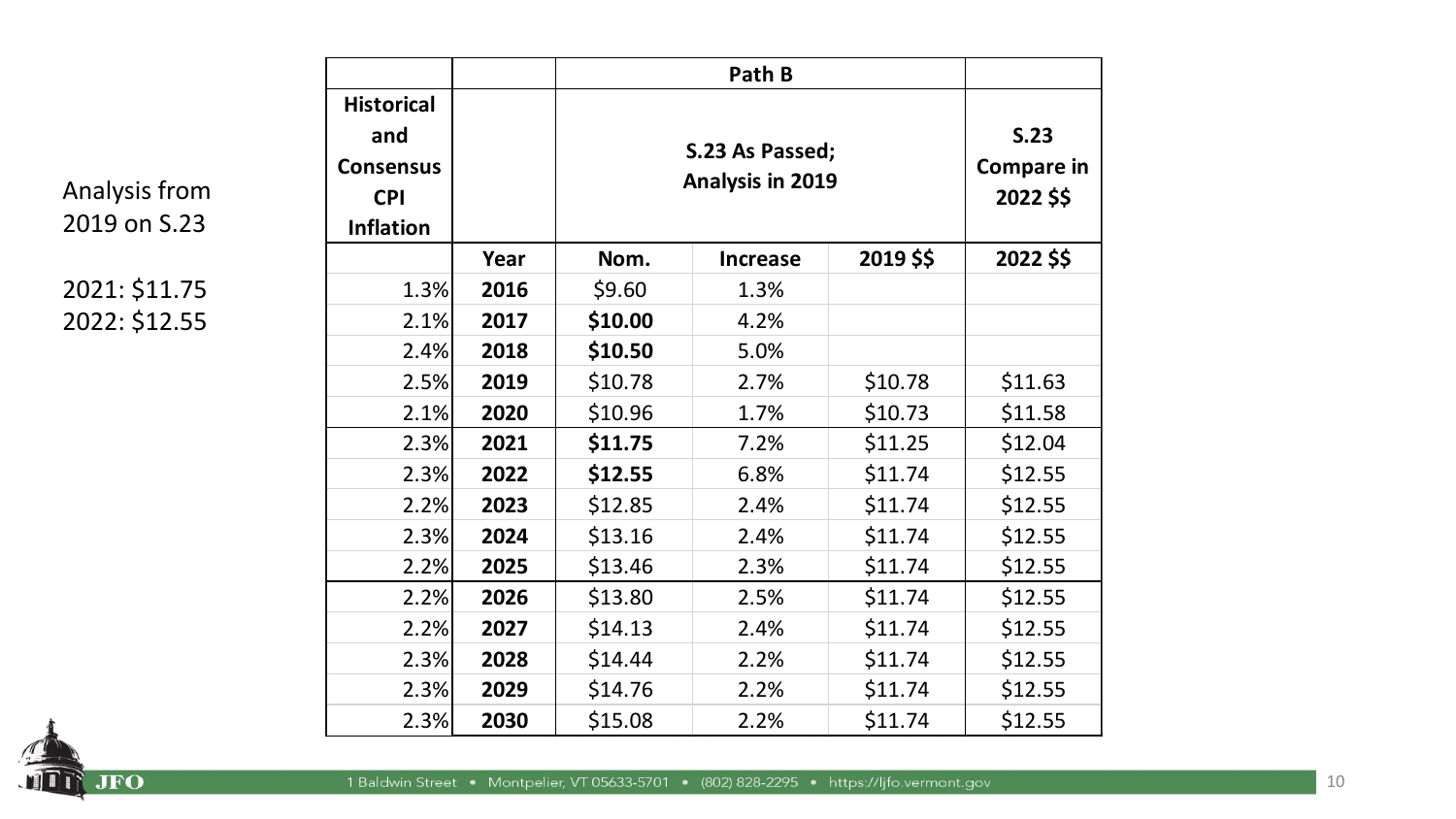#### Who earns \$15 per hour or less?



Preliminary estimates of \$15/hour minimum wage in 2024; American Community Survey microdata sample 2012-2016. Deb Brighton 011819

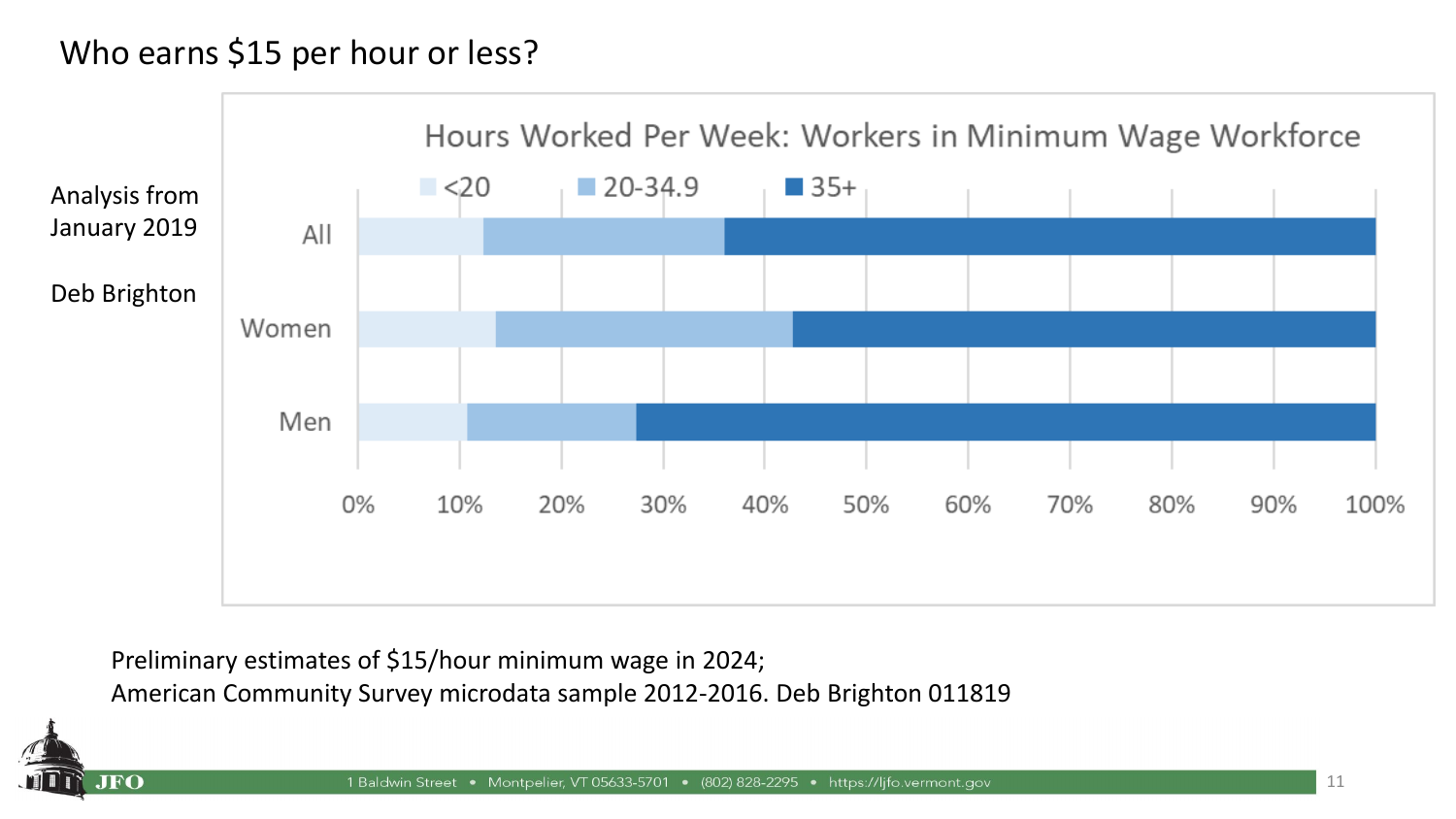#### Who earns \$15 per hour or less? continued



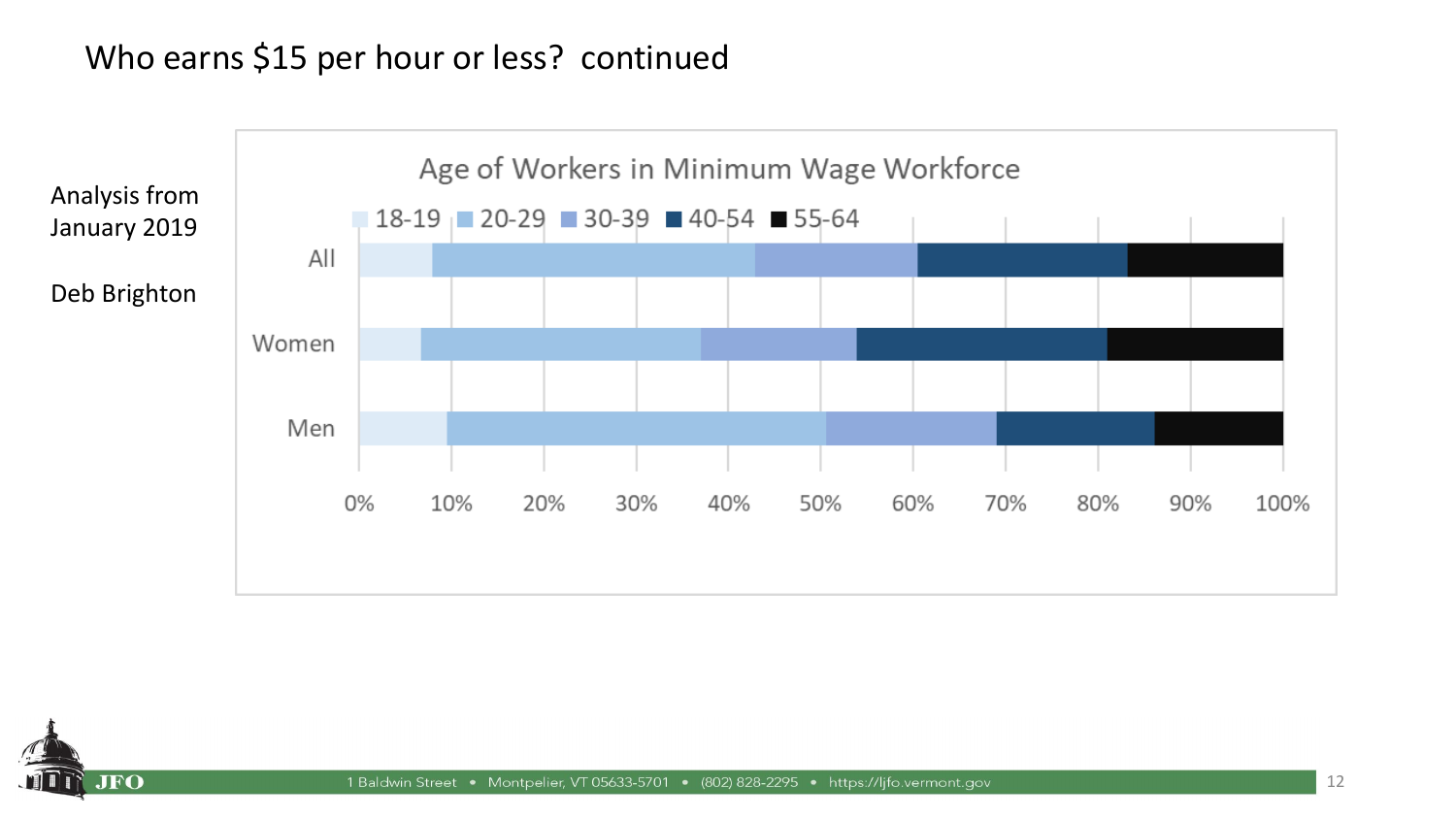#### Who earns \$15 per hour or less? continued



- 56% of the workers in the minimum wage workforce are women
- 41% of the workers in the minimum wage workforce are head of a family (single parent or couple)
	- $\circ$  Of those, 41% provide over half of the family income.

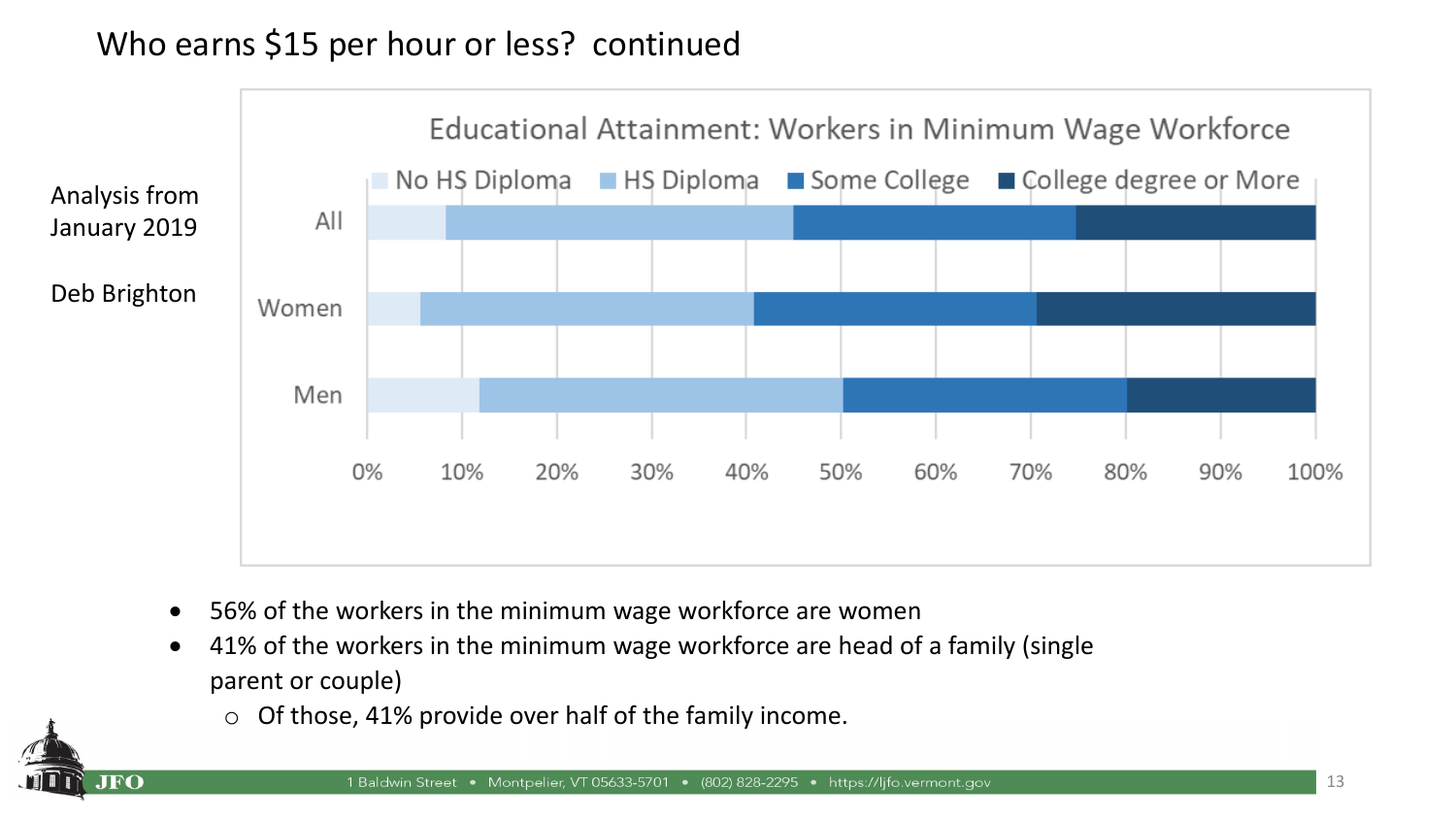## Part 3: Review the analysis from S.23 in January 2020

Brief description



• Montpelier, VT 05633-5701 • (802) 828-2295 • https://lifo.vermont.gov 1 Baldwin Street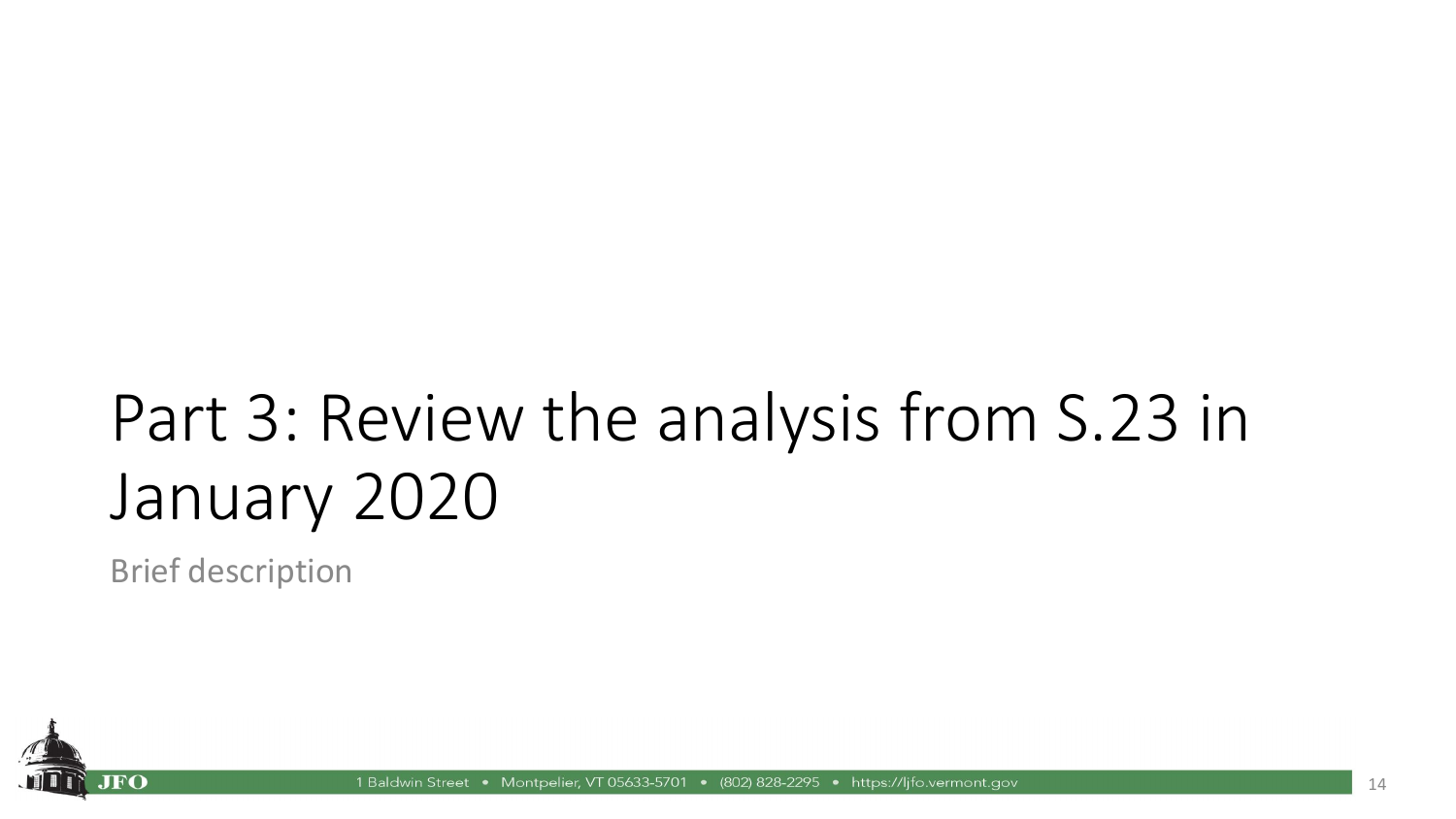| Table 2. Outcomes for a Minimum Wage Path that Reaches \$12.55 in 2022 |           |            |  |  |  |  |
|------------------------------------------------------------------------|-----------|------------|--|--|--|--|
| PRELIMINARY CALENDAR-YEAR ESTIMATES based on modeling in February 2019 |           |            |  |  |  |  |
| In 2021<br>In 2022                                                     |           |            |  |  |  |  |
| Percent change from 2020 minimum wage,                                 |           |            |  |  |  |  |
| inflation-adjusted                                                     | 4.5%      | 9.0%       |  |  |  |  |
| Approximate share of jobs at less than proposed                        |           |            |  |  |  |  |
| minimum wage - DOL basis*                                              | 9%        | 13%        |  |  |  |  |
| Approximate number of jobs at less than proposed                       |           |            |  |  |  |  |
| minimum wage - DOL basis                                               | 28,000    | 40,000     |  |  |  |  |
| Initial wage bill change as a share of total wages &                   |           |            |  |  |  |  |
| salary                                                                 | 0.30%     | 0.70%      |  |  |  |  |
| Aggregate initial income gains of low-wage workers                     |           |            |  |  |  |  |
| (20205)                                                                | $$53$ mil | $$121$ mil |  |  |  |  |